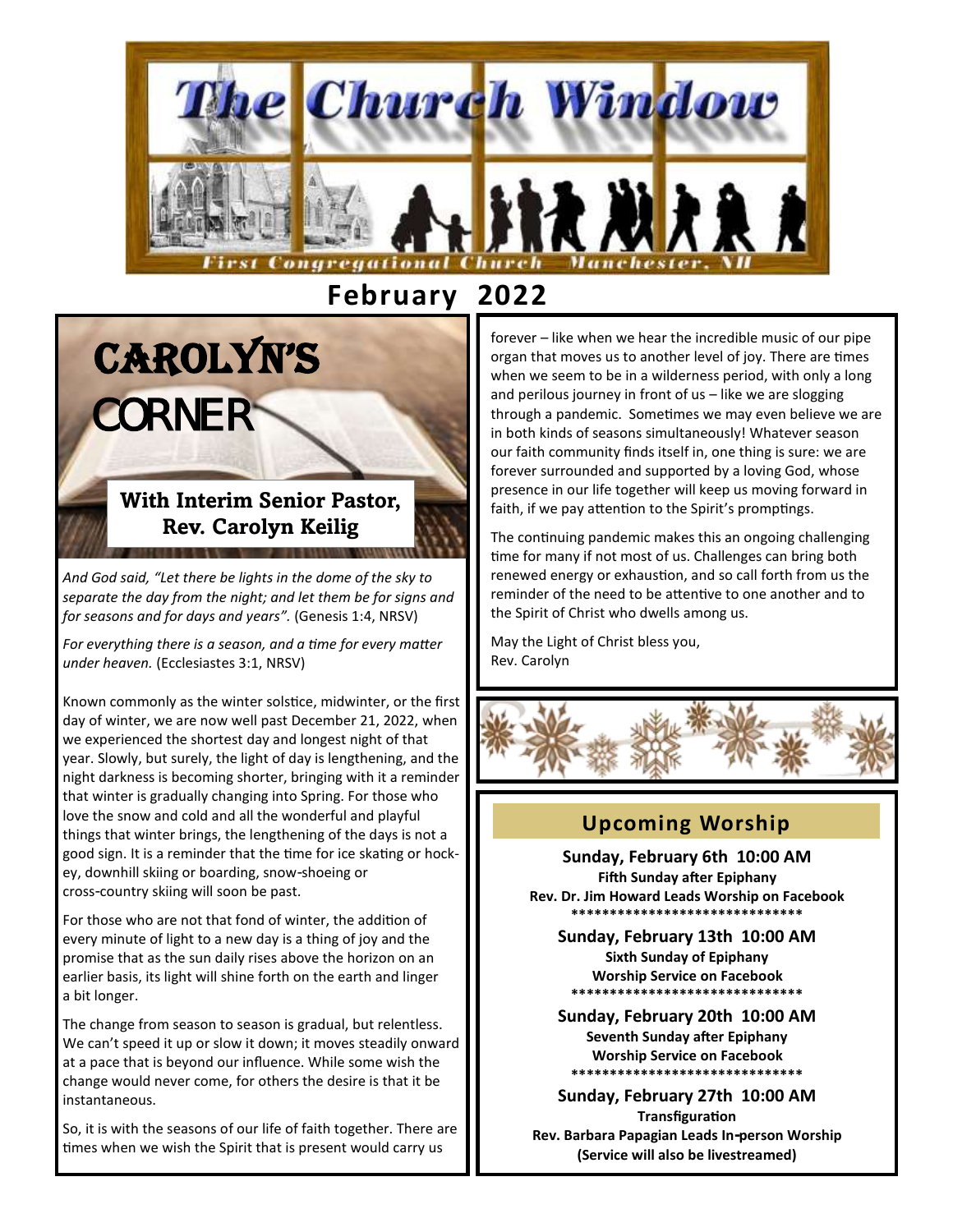# Senior Moments **With Rev. Barbara Papagian**

Are we having fun yet? I hope that you are finding some fun things to do during these not-so-fun times. It does no good to sit around being gloomy and negative. Yes, these are difficult times, but they are not going to get better any faster by being a "gloomy Gus".

In these wintry months it is hard to find outdoor fun things to do unless you are a skier and like snow sports. I can no longer do snow sports, so that is off my list of fun things, although the next time we get snow I am going to go in my back yard and make a snowman. I would do a snow angel, but I probably wouldn't be able to get up after flapping my arms and legs in the snow. I am going to confess something here and I beg you not to call in a Psychiatrist. Sometimes I put on music and I pretend I am an Olympic ice skater and pretend skate around the house, spinning and jumping (very small jumps) and being oh so graceful…at least in my eyes. It's great fun and good exercise. I challenge you to try it.

I also watch funny movies on TV and I watch some DVD's I have of Mr. Bean and Victor Borge… both very funny.

On the serious side, though, I do a lot of praying and meditating. These clear my mind and relax me. There is really nothing I can do to stop all the chaos in the world, but I can control my reaction to it. I certainly don't find anything funny in what's happening, but since laughter is a good medicine, I find funny things that make me laugh.

We need to find a balance. We need to have our quiet times when we can pray for all those who are ill with the virus and all the doctors and nurses caring for them. We need to help those in need of food and clothing. And to balance that, we need to find some joy and happiness, knowing that God is with us and with those in need.

So get those imaginary skates out and twirl around the living room to the sound of great music.

Smile and laugh, pray and relax. You will feel good.

Rev. Barbara



# **PRAYER REQUESTS**

**Send Rev. Barbara your Prayer Requests each week by Thursday to be included in the prerecorded Sunday Worship Service.**

**[BPapagian@FCCManchesterNH.org](mailto:BPapagian@FCCManchesterNH.org)**

# **An Update from the Church Council on Worship Services at First Congregational Church**

Due to the numbers of Covid cases in New Hampshire and the contagiousness of this latest variant, First Church will temporarily have pre-recorded Sunday worship with the expectation of returning to in-person, livestreaming worship on February 27th and then continuing throughout Lent.

For the next few weeks we will broadcast the service Live on Facebook at 10:00 am, and it will be posted on our Facebook page as a Vimeo link at 7:00 am each Sunday.

The church office remains open for now, but with some staggered staffing. We do ask that you call ahead to make sure the staff member you need to meet with is in (603-625-5093).

# **Upcoming Committee Meetings**

**Please contact committee leaders to confirm location of meeting (Zoom or in-person).**

- **Mon, Feb. 1st 6:30 PM Membership Committee Meeting**
- **Mon, Feb. 7th 6PM Deacons' Board Meeting**

 $\sim$ 

- **Mon. Feb. 8th 6PM Church Council Meeting**
- **Thurs, Feb. 10th 6:30PM Senior Pastor Search Comm.**
- **Tues, Feb. 14th Stewardship Committee (email only)**
- **Thurs, Feb. 17th 6PM Reopening Task Force Meeting**
- **Mon, Feb. 21st 6:30PM Church Trustees' Meeting**
- **Tues, Feb. 22nd 6:30PM Outreach Committee Meeting**
- **Thurs, Feb. 24th 6:30PM Senior Pastor Search Comm.**
- **Sun, Feb. 27th 1PM Open & Affirming Committee**



# **Annual** *Prepared to Serve* **Workshops This is a Virtual Event! February 8th—17th, 2022**

Plans are well underway for *Prepared to Serve 2022*, which will be held as an online event from February 8th - 17th, 2022. This year's theme is from the scripture passage found in 2 Corinthians 5:17: *"Therefore, if anyone is in Christ, the new creation has come: The old has gone, the new is here!"* For more information and to

register go to: **https://nhcucc.org/caring-for-congregations/ prepared-to-serve .**

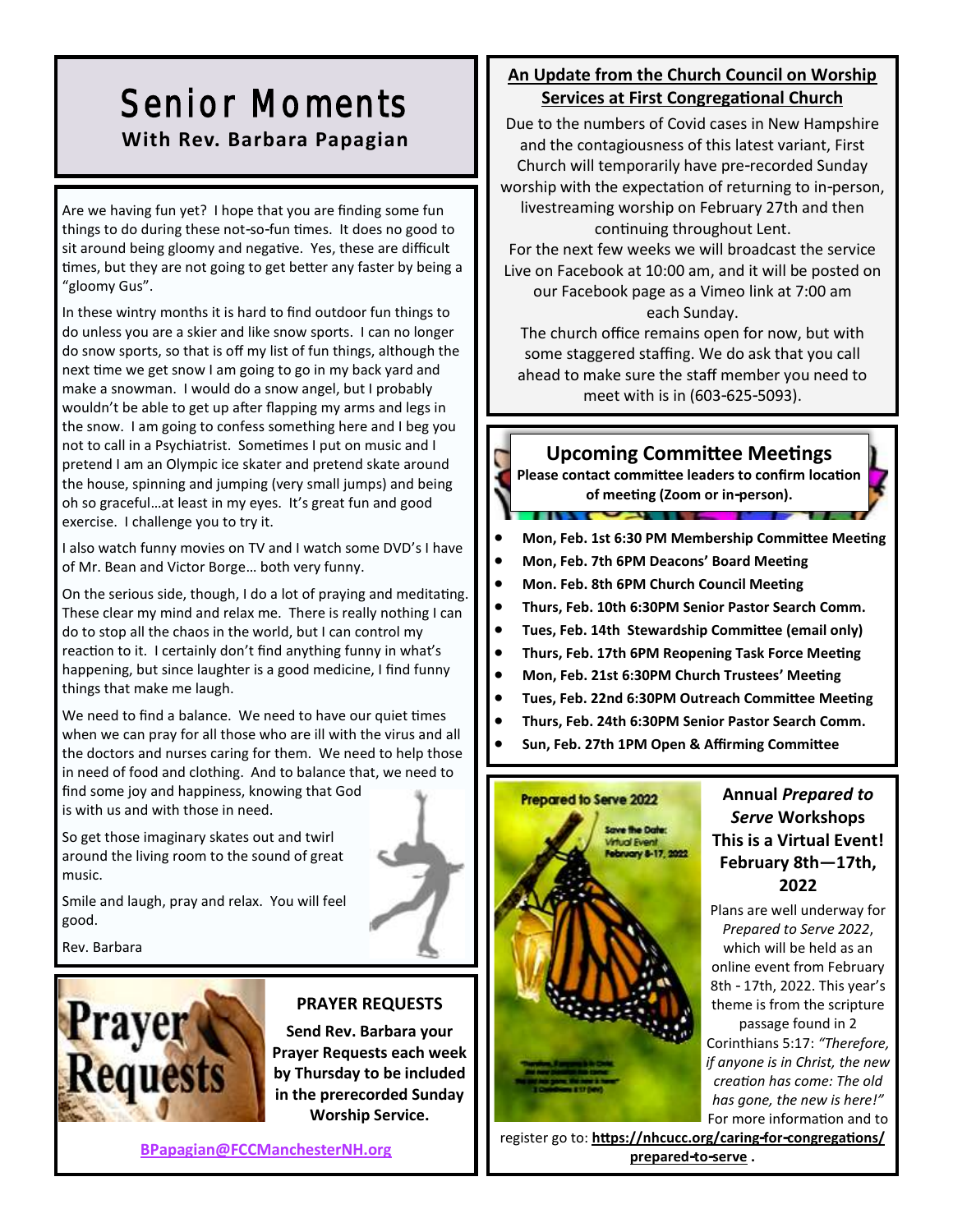

# **News from the FCC Outreach Committee**

# **Souper Bowl IX is coming!**

**The Greater Manchester Clergy Association is once again sponsoring a contest to see which Faith Community can collect the most cans of soup (or any other** 



# **healthy can of food) beginning the weekend of the Super Bowl, February 11th thru 13th.**

Last year we raised almost \$1500; the year before we had 1400 food items. This year we will be doing cans again, but since services will be online, we are asking you to start buying cans of soup and other non-perishable food items and delivering the bounty to the church office anytime during the week of February 13th. All Food Banks and Pantries have seen increased need in recent years. All food donated during this Souper Bowl collection will be given to New Horizons. The Outreach Committee thanks the congregation for their past generosity and is confident that we can do even better this year.

# **HELP KEEP OUR COMMUNITY FOOD PANTRY STOCKED**

**Non Perishable Items We Need:**  boxed milk, peanut butter, dry pasta, pasta sauce, canned pasta, canned vegetables, soup, cereal bars, Hormel Meals, cereal, pudding cups, fruit cups/canned fruit, mac & cheese, crackers, canned meats: tuna, ham, or chicken, canned baked beans and breakfast bars, juice boxes & oatmeal



Happy President's

**The Church Office will be closed on Monday, February 21st in observance of the President's Day Holiday**

# *Friday Link* **Submissions Needed!**

We are looking for your stories, photos, favorite poems, appropriate jokes, favorite Bible passages, book recs., etc.! Please consider contributing to our *Friday Link* online newsletter. You can remain anonymous, too, if you'd like. Email your submissions to BPapagian@fccmanchesternh.org.

# *Women's Connection News*  **February 2022**

ī



**January is our annual game gathering month. We once again joined in on a Zoom BINGO game!** 



Seven ladies played regular BINGO but then we got creative and began coming up with different ways to win. Four corners, around the border and an X to name a few. Every time someone gets a BINGO it is counted and the one with the most wins at the end of the evening gets to have bragging rights and a hand made crown. We have played four times in the last year in a half and the winners have been Jeanine Finefrock, Barbara Papagian, and Terri Pattee. The new winner for this game was Pam LeBlanc!

**If you would like to join us for a good time and missed this gathering, watch for when we play BINGO again or** 



**join us for our next gathering… February 10th at 6:30pm on Zoom! It will be our annual Valentine's Day themed gathering.** 

We will be making a very easy craft. Even if you are not crafty you can make this. Kits will be put together and available to

pick up in the church office for a small fee. There are other activities being planned as well. Just email Pam (blanclp@comcast.net) or Denise (beau.de@comcast.net) to let them know you would like to join in on the fun!

## **The Women's Connection Mission Statement:**

The Women's Connection offers opportunities for the women and friends of First Congregational Church to experience social time together, to build connections, and to strengthen friendships. We seek to encourage and support one another as we journey through life together at every season of our lives. All adult women are welcome to join us for whatever event interests them. Our activities are varied and have included outings, crafts, spiritual reflections, hiking and volunteering in the local community… something for everyone.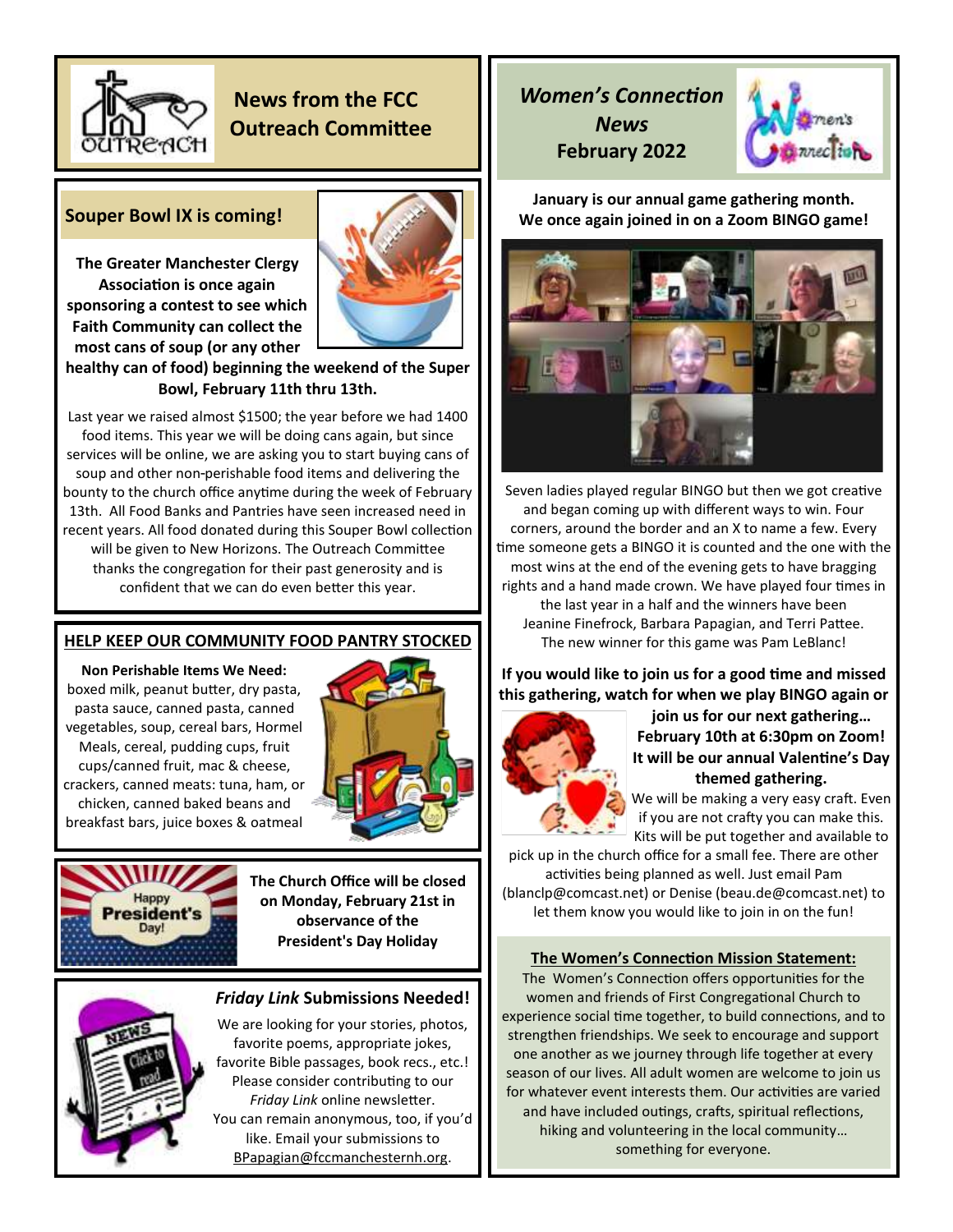# The FCC Online Directory is Now Available!

**The First Congregational Church Online Directory is now available to our Members and Friends! This Directory offers the most up-to-date contact information and is easily accessed at any time on your home computer/ tablet or mobile device.**

You are welcome to access the Directory by going to **https://www.members.InstantChurchDirectory.com.** Click the tab "Create Login" to enter your email and to choose a password. You must use the same email address that you provided to the church - it will be listed in your printed directory.

Once you have created an account using your email and password, look for a confirmation email from "service@instantchurchdirectory.com" in your inbox (check your spam/junk folder if you don't see it). After you confirm your email, you may sign into the Online Directory at **https://www.members.InstantChurchDirectory.com**



# **Open & Affirming Committee News and Reflections**

**"Accept one another, just as Christ accepted you, in order to bring praise to God." Romans 15: 7 NIV**



**The Open and Affirming Committee invites you to a book study/discussion of Cara Meredith's memoir,** *The Color of Life: A Journey Toward Love and Racial Justice* **on Sunday, March 27th at 7pm via Zoom.**

You still have time to read and enjoy this book, and a copy is available in the church office if you'd like to borrow it. You may wonder why our committee chose *The* 

*Color of Life*. Words in the title contains seeds for our choice and the questions below may factor into our discussion.

- $\Rightarrow$  How did Cara's journey make you reflect on your own life?
- $\Rightarrow$  How do we engage in conversations about race and racial justice with love?
	- $\Rightarrow$  And what does racial justice mean to us, to our congregation?

\*\*\*\*\*\*\*\*\*\*\*\*\*\*\*\*\*\*\*\*\*\*\*\*\* **Reflections on** *The Color of Life* **from Carol Soucy**

While reading one of the opening chapters, I realized that aspects of Cara's journey relate to my own personal experiences as a white child of the 50s and 60s. Her story brought back memories of life in a rural, small town and of our family's active involvement in the town's tiny Presbyterian church. Cara writes of her elementary principal's admonition that "If we are one thing, we are colorblind," and shares dinner table discussions about race as well as the teachings of the church of her childhood.



When you are logged in you may want to bookmark the [Directory website i](https://members.instantchurchdirectory.com/)n the browser on your computer or mobile device for easy access. Submit any changes to your contact information, including adding or changing your directory photo by clicking on the box "Edit My Family" under your profile. Only those who create an account are able to access our directory, thereby maintaining the confidentiality of all personal contact information.

If you have any questions about creating your account, please reach out to Lauren in the church front office at [LHenderson@FCCManchesterNH.org](mailto:lhenderson@fccmanchesternh.org) or call her at 603-625- 5093. As always, printed copies of the church directory will be available in the office.

"…we steadied ourselves to sing the tune written on our hearts, the song of God who loves the little children, 'red and yellow, black and white'...Without even knowing it, opposing beliefs of seeing and not seeing took up room next to one another in my mind, vying for attention, making me wonder what I was supposed to say and not say, do and not do, see and not see when it came to race."

I sang the words of that beloved song in worship and Sunday School and like Cara's, our family engaged in dinner table discussions about race and the Civil Rights movement. I was one of those earnest, questioning kids, wondering about the same matters Cara raised. A question on the back of the book brings those earlier questions to mind. "How do we navigate ongoing and desperately needed conversations about race?" And how do we do so faithfully, with love, compassion, mutual

> understanding, and respect? \*\*\*\*\*\*\*\*\*\*\*\*\*\*\*\*\*\*\*\*\*\*\*\*\*\*\*\*\*\*

The Open and Affirming Committee will continue to share efforts with other FCC groups to learn more about issues around homelessness in our city, and what FCC can do to in this area. Apostle Paul's words included our article's heading also appeared on the cover of the ONA Task Force FAQs pamphlet in 2016. It's good to be reminded of Christ's example and the use of the verb, accept. The verse speaks to our committee's purposes and congregational promises of the Open and Affirming Covenant. We praise God when we sincerely, actively welcome one another, and we are blessed that God's gifts of love and grace are available to all.

**Open and Affirming Committee**

Elizabeth Blood, Jeanine Finefrock, Jeffrey Frye, Karen Hawver, John and Kathy Rowe, and Carol Soucy, Chair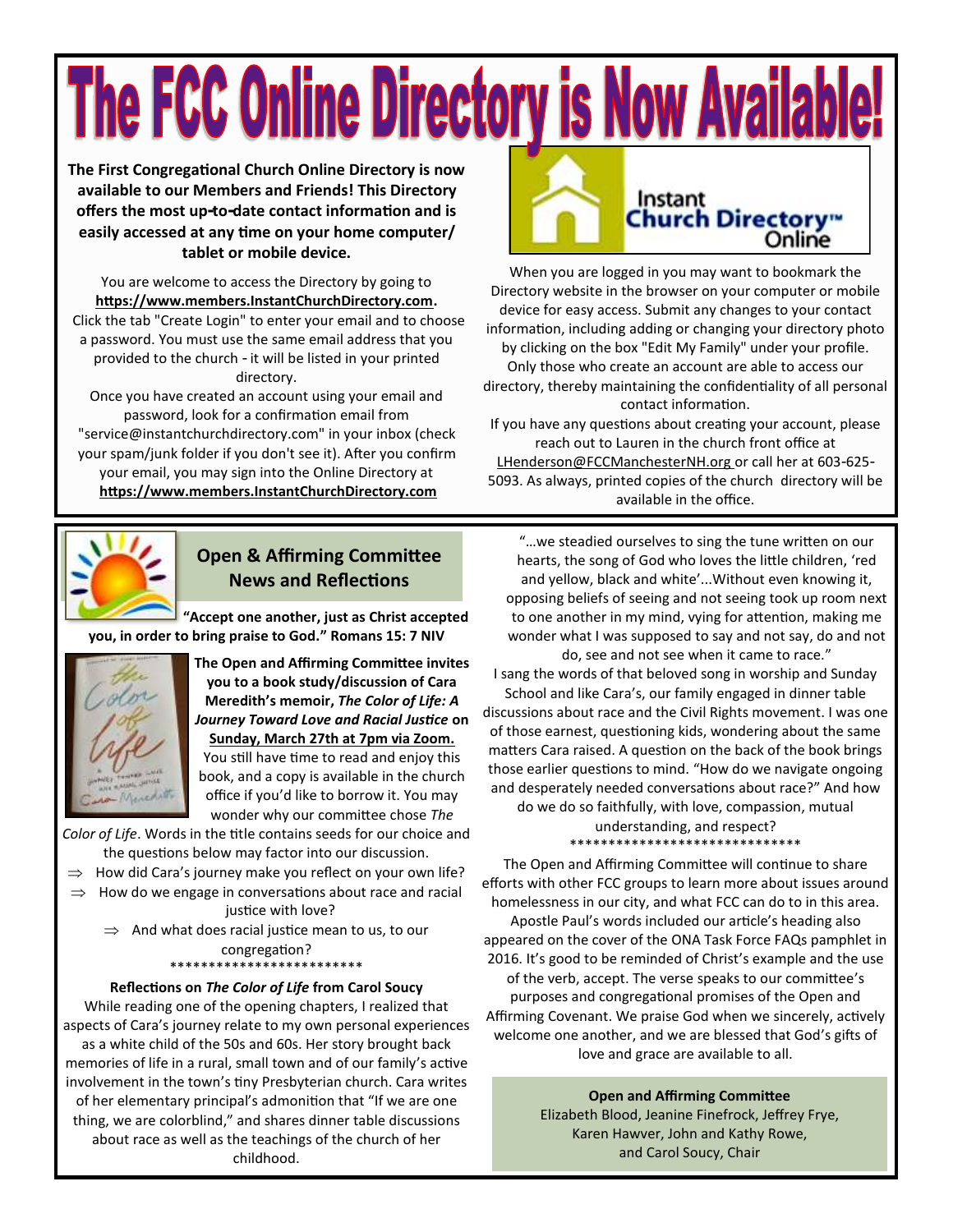# **NEWS FROM THE FCC MEAL TRAIN! By Liz Verity**

**Peggy and I are continually grateful for those who willingly contribute to our Meal Train outreach! At this time we are looking to restock our Meal Train supplies.**  If you would like to provide a small, one serving meal (we often deliver to those who live alone), a soup, muffins, small breads and of course everyone's favorites, cookies, we would be very grateful. We hope that in providing a treat or a meal, it sends the message: "We Care About You! ". We especially need cookies for our FCC family, the staff at UpReach and *Liberty House* occupants. UpReach staff is isolated, just as we are, and would appreciate a "caring" gesture as they wait to restart their programs. *Liberty House* 

occupants can always use a "caring" hand. All items are stored in the downstairs freezer, and if you can label items "Meal Train", date, and mark the contents it would



making soups, and need the containers we use, (this helps us with sizing uniformity), please contact either of us, info below.

We are closely following the Church guidelines, and therefore ask that you wear your mask, and call ahead to be sure someone will be available. At this time if you are not comfortable delivering to church, we would be happy to make arrangements to pick up items from you.

## *\*Quick and Easy Vegetable Soup\**

- **28 oz Vegetable broth**
- **2 ( 11.5) cans V-8 juice**
- **1 2/3 cups water**
- **1 3/4 cups potato… diced**
- **3 medium carrots … sliced**
- **3 stalks of celery**
- **28 oz can diced tomatoes, undrained**
- **1 2/3 cups chopped, fresh or frozen green beans**
- **1 2/3 cups fresh or frozen corn kernels.**
- **1/4 cup fresh basil or 1/2 tsp, dried**
- **1/4 tsp dried oregano**
- **Salt and Pepper to taste**

**In a large stockpot, combine broth, tomato juice, water, potatoes, carrots, celery, undrained diced tomatoes , green beans and corn. Season with salt, pepper, basil and oregano. Bring to a boil and simmer for 30 mins until all veggies are tender. This makes 10 servings. You can halve the recipe, or make and donate** 

**to family, friend, neighbor, or the Meal Train!**

From time to time we pass on a recipe for you to make, and enjoy. So during these cold winter months we thought we would feature a soup. Seen above is a variation

of the one featured in the Women's Connection Cookbook submitted by Ruth Knowles and Jeanine Finefrock.



Contact Peggy Neveu [\(frannys1@aol.com\)](mailto:frannys1@aol.com) or call 603-483-8388 or Liz Verity (l[iz-v@comcast.net\)](mailto:liz-v@comcast.net) or 603-623-7461, if you have any questions or wish to identify a friend in need of an extra boost.

Once again Peggy and I are very grateful for those who can help, now or at any time in the future. —The Meal Train Ladies, Peggy & Liz—

# *A Note on the New Instant Church Directory ...*

A new church directory was something that the Membership Team has been thinking about for a few years. Bill Jones and Pam LeBlanc decided to take the job on and get it rolling. They explored ideas and talked with Linda Bonetti and Lauren Henderson about the best way to accomplish this and decided to do it all in house. This is where you, the congregation, was asked to send in your own selfie or family picture. Once

Lauren received the pictures she began making a file. Then Rev. Carolyn joined in on our Membership meeting and told us about the Instant Church Directory that she was very familiar with. We talked more about it and got the information and Lauren took off with

it. She learned the program and worked diligently entering all the pictures and everyone's information. We now have our own Instant

Church Directory that we all need to thank Lauren for. A GIANT THANK YOU goes out to you, Lauren, from the Membership Team and the congregation . We all appreciate everything you have done to make this project real. For those of you who don't know, Lauren is now the Directory Administrator. If you don't have a picture in the new directory yet, it is not too late to put one in. You can go to

members.InstantChurchDirectory.com and put in your picture. Then Lauren, our Directory Administrator, will get an email to accept it. **THANK YOU, THANK YOU, THANK YOU, LAUREN!!!**

# *With Heartfelt Thanks. . .*

*On behalf of myself and my family, I would like to thank everyone for their support during our time of loss. The love that has* 



*surrounded us expressed through your cards, notes, prayers and actions has been wonderful and comforting. We thank you for the remembrances and respect shown for Fred.*

*Peace & Blessings, Nancy Simmons*



# **HOLLY BERRY FAIR NEWS**

**Matthew 17:20. - "If you have faith as small as a mustard seed...nothing will be impossible for you".** 

We wanted to share our optimism and mustard seed faith with you. This picture shows our latest purchase -

two Christmas trees - for the Holly Berry Fair! We are thrilled with them and look forward to more planning. They are stunning in person and the price was right!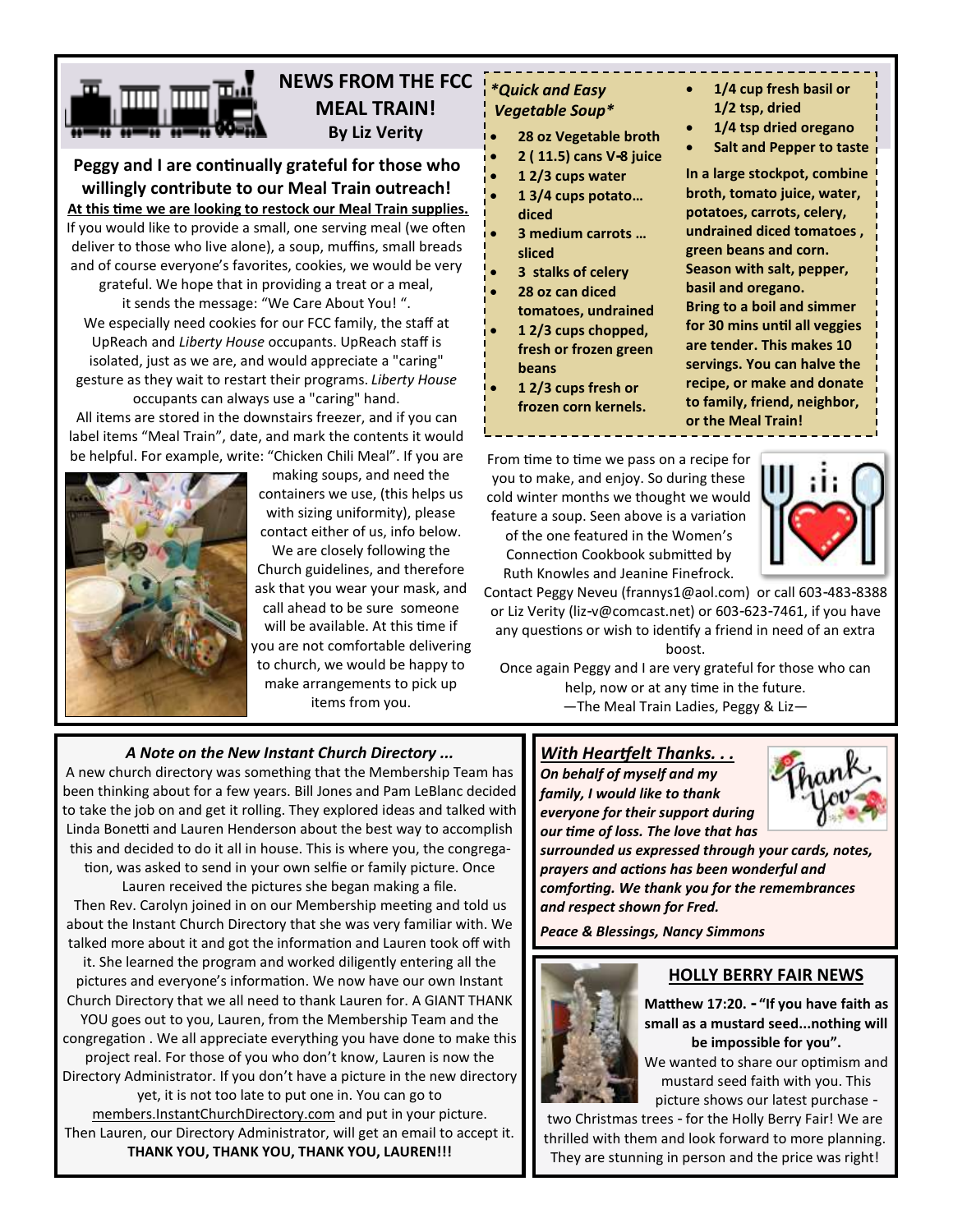# **Inclement Weather and Church Office Hours**

FCC Church policy is that when Manchester schools are closed or open late due to inclement weather, the Church office follows the same schedule.

- **Please contact Committee chairs to verify meetings.**
- **Worship Service cancellations are posted on WMUR.com.**

## *2022 Annual Meeting Sunday, March 6th following worship service!*

**The FCC Annual Meeting** will be held on March 6th. Please mark your calendars and make plans to attend so we have a quorum.



**Financial Reports will be available for pick up on February 18th. You may also request an emailed version. Those left behind will be mailed. Subject to change!**

### **Annual Written Committee Reports** will

not be mailed, but are available for pick up by 1/31 on the hall table or accessed on the website under "About Us" and then, "Annual Reports". **Please note that committee's financial reports will be included in the Financial & Statistical Report.**

**The deadline for the March Church Window Newsletter is Friday, February 18th!** Please submit your articles & pictures to Lauren in the Church Office: LHenderson@FCCManchesterNH.org



## **Girl Scout Cookies**

It's that time of year again to buy Girl Scout cookies from the troops that meet here at FCC! Call Lauren in the church office or email her to place your orders: 603-625-5093 or LHenderson@FCCManchesterNH.org.

Cost is \$5.00 per box & cookies arrive at FCC beginning Feb. 12th. Deadline to order is Monday, February 28th!



**Vacation Notice: Rev. Carolyn Keilig will be away February 2nd—February 8th & February 25th—March 3rd.**

**Morning Watch Prayers on Facebook Monday thru Thursday mornings at 9AM**



*Morning Watch* on Facebook is being led by Rev. Barbara and Peter Perich. We welcome everyone Monday—Thursday mornings at 9am. To join us click on *Morning Watch* on the FCC Facebook page: **www.Facebook.com/FCCManchester**

# **A 2021 Knitting Group** *Thank You!*



**The knitters were home again this year making our usual projects and projects for the Fair. We hope that the people who received our work were warmed in body and in spirit and** 

> **those of us who knit were truly warmed in spirit. This year we donated:**

- **3 Full-Size Prayer Shawls to FCC family**
- **22 Pocket Prayer Shawls to FCC family**
- **24 Balaclavas to be delivered to the New England Seafarers Mission**
- **57 Children's hat and mittens sets to Bakersville, Beech St, and Jewett St. Schools, FCC food closet, and New Life Home for Women and Children**
- **74 Adult Hats to Dismas Home, FCC food closet, Helping Hands Outreach Center, Liberty House, Manchester Mental Health Home on Brown Ave, and New Life Home for Women and Children**
- **5 Scarves to Longmeadow Church for Manchester homeless people**

### **185 total items!**

Who were "we"? This year, in alphabetical order, we were Ruth Allen, Diane Brown, Ellie Campbell, Carla Hickman, Pat McCarrick, Kathy Rowe, JoAnn Ward, and Donna Willey. We would welcome anyone else with some time to give for this very worthwhile mission and we continue to knit for future editions of our Fair. Completed items can be dropped off with Lauren at the church office, or at my home. Thank you to Lauren who is gracious as our go-between. Many of us buy our own yarn, but some of us depend upon the

generous people who donate yarn. In 2021 they were, again in alphabetical order, Jeanine Finefrock, Dick Jarvis & family,

Carol Klardie, Peggy Neveu & Longmeadow Church, and the FCC Outreach Committee.

Thank you, and may our gifts help people feel the spirit of Jesus Christ and our church community, JoAnn Ward

**2022 Pledge Envelopes Available Please call the church office to pick yours up while services remain online OR pick up in person beginning 2/27 in the Narthex when in-person worship resumes.**



To save on the cost of printing envelopes, we

automatically print the envelopes #1—#100. Even if you don't "pledge", there are unused numbers, so envelopes are available to track your contributions. Please see Linda or drop her a note!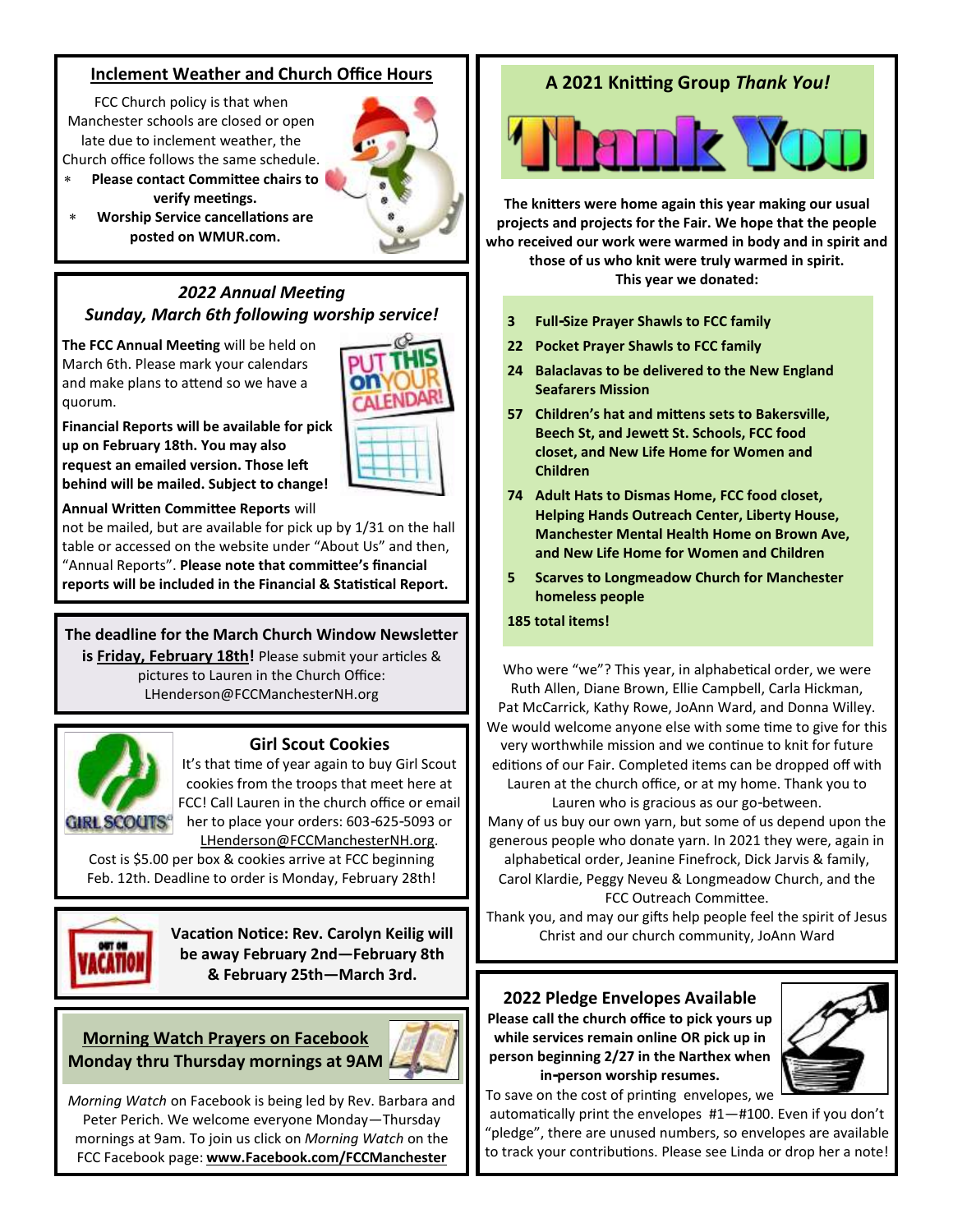# **This month at FCC**

**Activities, dates and times are subject to change. Please refer to the printed calendars by the office or go to www.fccmanchesternh.org**

# **F e b r u a r y**

**Tuesday, February 1st** 9:00 AM "Morning Watch Prayers" on Facebook 10:00 AM Staff Meeting 6:30 PM Membership Committee Zoom Meeting **Wednesday, February 2nd**

9:00 AM "Morning Watch Prayers" on Facebook **Thursday, February 3rd**

 9:00 AM "Morning Watch Prayers" on Facebook **Friday, February 4th** 

No Church Activities Scheduled

**Saturday, February 5th** No Church Activities Scheduled

**Sunday, February 6th** 10:00 AM Worship Service on Facebook

**Monday, February 7th** 9:00 AM "Morning Watch Prayers" on Facebook 6:00 PM Deacons' Board Zoom Meeting

**Tuesday, February 8th** 9:00 AM "Morning Watch Prayers" on Facebook 10:00 AM Staff Meeting

6:00 PM Church Council Zoom Meeting

**Wednesday, February 9th** 9:00 AM "Morning Watch Prayers" on Facebook

# **Thursday, February 10th**

9:00 AM "Morning Watch Prayers" on Facebook 6:30 PM Senior Pastor Search Committee Meeting 6:30 PM Women's Connection Valentine's Zoom Gathering

## **Friday, February 11th**

No Church Activities Scheduled

# **Saturday, February 12th**

No Church Activities Scheduled

**Sunday, February 13th**

10:00 AM Worship Service on Facebook

# **Monday, February 14th**

 9:00 AM "Morning Watch Prayers" on Facebook Stewardship Committee Meeting by email only

# **Tuesday, February 15th**

 9:00 AM "Morning Watch Prayers" on Facebook 10:00 AM Staff Meeting

# **Wednesday, February 16th**

9:00 AM "Morning Watch Prayers" on Facebook

# **Thursday, February 17th**

 9:00 AM "Morning Watch Prayers" on Facebook 6:00 PM Reopening Task Force Zoom Meeting

# **Friday, February 18th**

No Church Activities Scheduled

**Saturday, February 19th** No Church Activities Scheduled

# **Sunday, February 20th**

10:00 AM Worship Service on Facebook

**Monday, February 21st Church Office Closed for the President's Day Holiday**

 6:30 PM Church Trustees' Meeting **Tuesday, February 22nd** 9:00 AM "Morning Watch Prayers" on Facebook 10:00 AM Staff Meeting 6:30 PM Outreach Committee Zoom Meeting **Wednesday, February 23rd** 9:00 AM "Morning Watch Prayers" on Facebook **Thursday, February 24th** 9:00 AM "Morning Watch Prayers" on Facebook 6:30 PM Senior Pastor Search Committee Meeting **Friday, February 25th** No Church Activities Scheduled **Saturday, February 26th** No Church Activities Scheduled **Sunday, February 27th** 10:00 AM Worship Service (in-person Service tentatively begins) 1:00 PM Open & Affirming Committee Zoom Meeting **Monday, February 28th** 9:00 AM "Morning Watch Prayers" on Facebook

# NORTON CENTER

# **Registration is Open for Horton Center!**

2022 is a brand-new summer packed with fun, faith, lots of new and old friends, activities, great food and sleepouts. Horton Center offers opportunities for children of all ages

– yes, that includes adults. The schedule and other information can be found at **[https://hortoncenter.org](https://r20.rs6.net/tn.jsp?f=001_WGVFLLrMCw_PHFcJWEAzXEEyuqGLIsy71Dx1KF5mQWUpvHQK2AIKIDiMTOaRRzhy1uGooLplkz8JeqIErk2IOyIujLdEwnGJsi5_muIHt0O7iqdDY1qBxOAEzRFlS3GAf2D6EPQkPAC5AOWbxMH4Hp4tXEcQGKi_3N2d-OWNGSaXOJhrJtfjA==&c=glAcJhDzwsiocnImBWfDVmv0A98yJOlhzlt9UFH8)**. The Deans, Counselors and Summer Staff are excited and ready to offer a safe, fun in-person camp again in 2022.

# **Livestreaming Worship**

When we are back to in-person worship (on 2/27), livestreamed services are available to be accessed on Sundays at 10am by going to www.Facebook.com/FCCManchester



# **\*Pledges & Donations\***

Thank you for continuing to mail in your pledges—it's ok to consolidate a month. You can also send via your own bank's Bill Pay, or go to Vanco via our website. Call Linda if you need help, 603-625-5093. 2021 Statements are mailed in January.